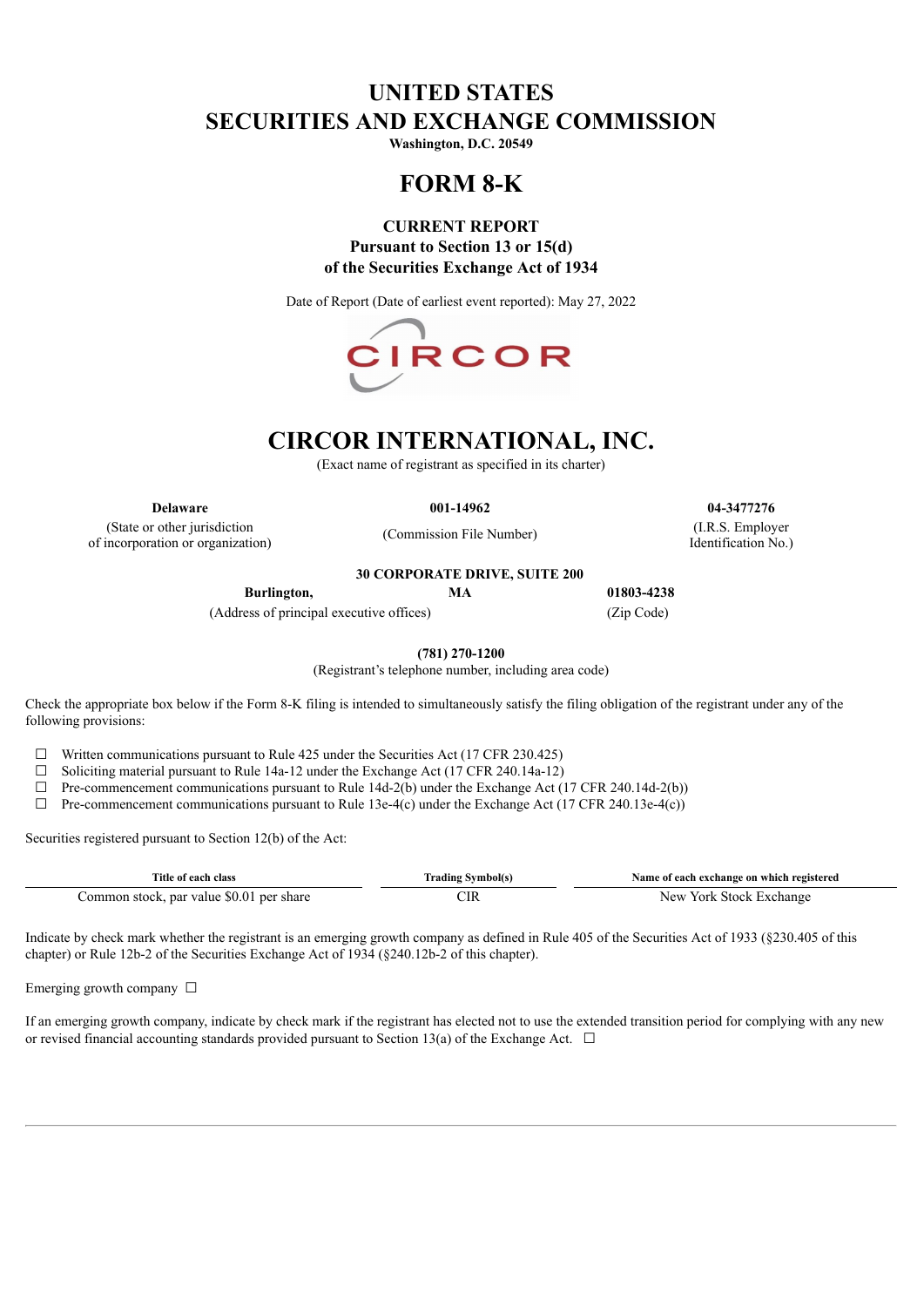### **Item 1.01. Entry into a Material Definitive Agreement.**

On May 27, 2022 (the "Effective Date"), CIRCOR International, Inc., a Delaware corporation (the "Company"), entered into Amendment No. 2 to the Credit Agreement (the "Second Amendment"), which amends the credit agreement, dated as of December 21, 2021, by and among the Company, as borrower, certain domestic subsidiaries of the Company, as guarantors (the "Subsidiary Guarantors"), the lenders from time to time party thereto (the "Lenders") and Truist Bank, as administrative agent (in such capacity, the "Administrative Agent"), collateral agent (in such capacity, the "Collateral Agent"), swing line lender and a letter of credit issuer (as amended by Amendment No. 1 dated as of April 8, 2022 and as further amended, amended and restated, supplemented or otherwise modified from time to time prior to the date hereto, the "Credit Agreement"). The Second Amendment makes certain changes to the Credit Agreement, including, among other things, (i) extending the deadline for the Company to deliver its annual financial statements for the fiscal year ended December 31, 2021 to July 30, 2022, (ii) extending the deadline for the Company to deliver its quarterly financial statements for the fiscal quarter ended April 3, 2022 to July 30, 2022, , (iii) extending the deadline for the Company to deliver its quarterly financial statements for the fiscal quarter ended July 3, 2022 to September 30, 2022, and (iv) requiring the Company to hold private-side lender calls at least once per month upon request of the Administrative Agent during the period beginning on the Effective Date and ending on the last day of the Restricted Period, and promptly after the delivery of all quarterly and annual financial statements.

In connection with the execution of the Second Amendment, the Company paid customary arranger and lender consent fees and reasonable and documented expenses of the Administrative Agent.

The foregoing summary of the Second Amendment is qualified in its entirety by the complete text of the Second Amendment, a copy of which is attached to this Current Report on Form 8-K as Exhibit 10.1 and is incorporated herein by reference as if fully set forth herein.

#### **Item 9.01 Financial Statements and Exhibits.**

(d) *Exhibits*

#### **Exhibit No. Description**

| 10.1    | <b>Amendment No. 2 to Credit Agreement</b>                                               |
|---------|------------------------------------------------------------------------------------------|
| 101.SCH | Inline XBRL Taxonomy Extension Schema Document                                           |
| 101.CAL | Inline XBRL Taxonomy Extension Calculation Linkbase Document                             |
| 101.DEF | Inline XBRL Taxonomy Extension Definition Linkbase Document                              |
| 101.LAB | Inline XBRL Taxonomy Extension Labels Linkbase Document                                  |
| 101.PRE | Inline XBRL Taxonomy Extension Presentation Linkbase Document                            |
| 104     | Cover Page Interactive Data File (formatted as inline XBRL and contained in Exhibit 101) |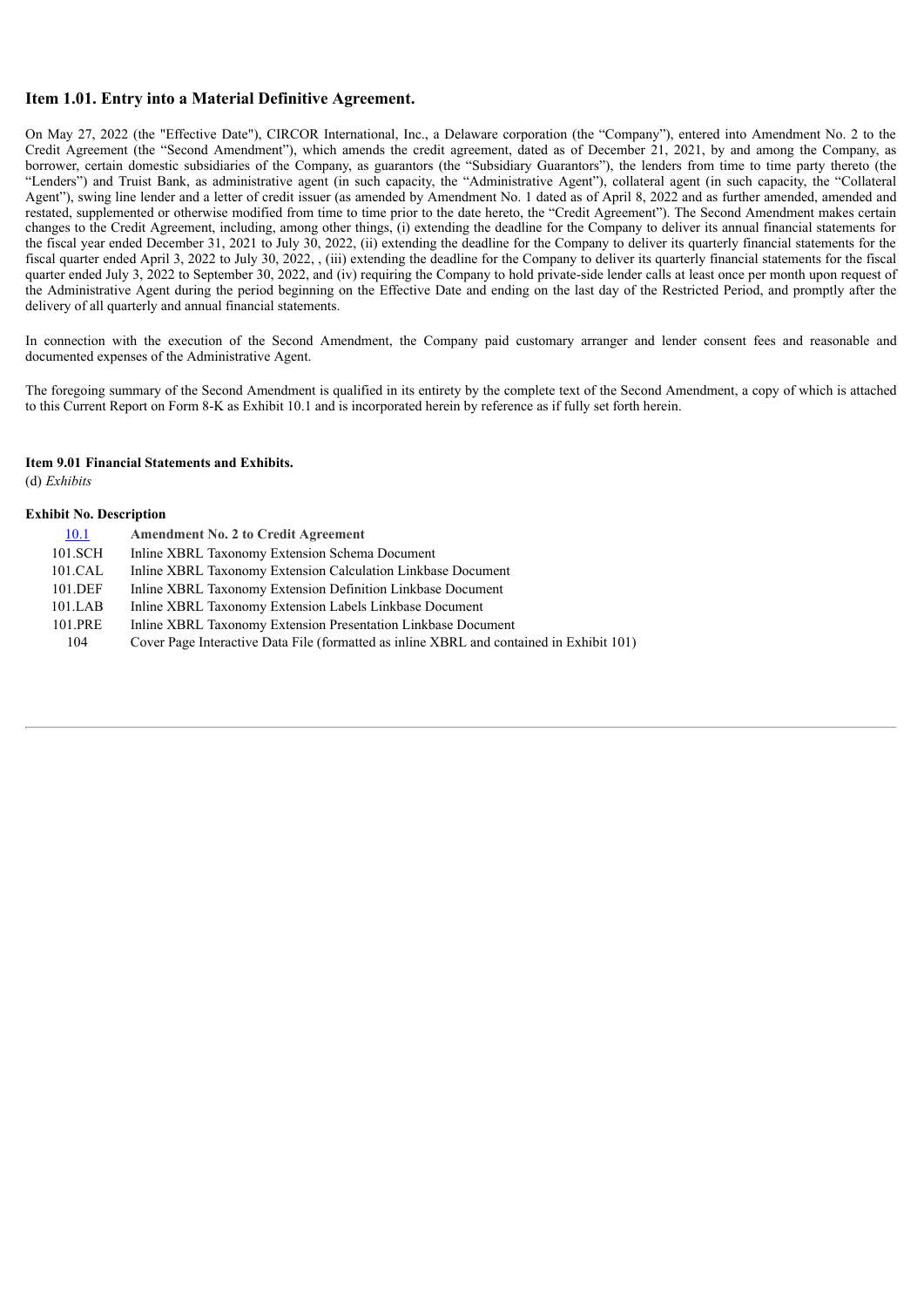## **SIGNATURES**

Pursuant to the requirements of the Securities Exchange Act of 1934, the registrant has duly caused this report to be signed on its behalf by the undersigned hereunto duly authorized.

**CIRCOR INTERNATIONAL, INC.**

**May 31, 2022** /s/ Jessica W. Wenzell **Jessica W. Wenzell General Counsel & Chief People Officer**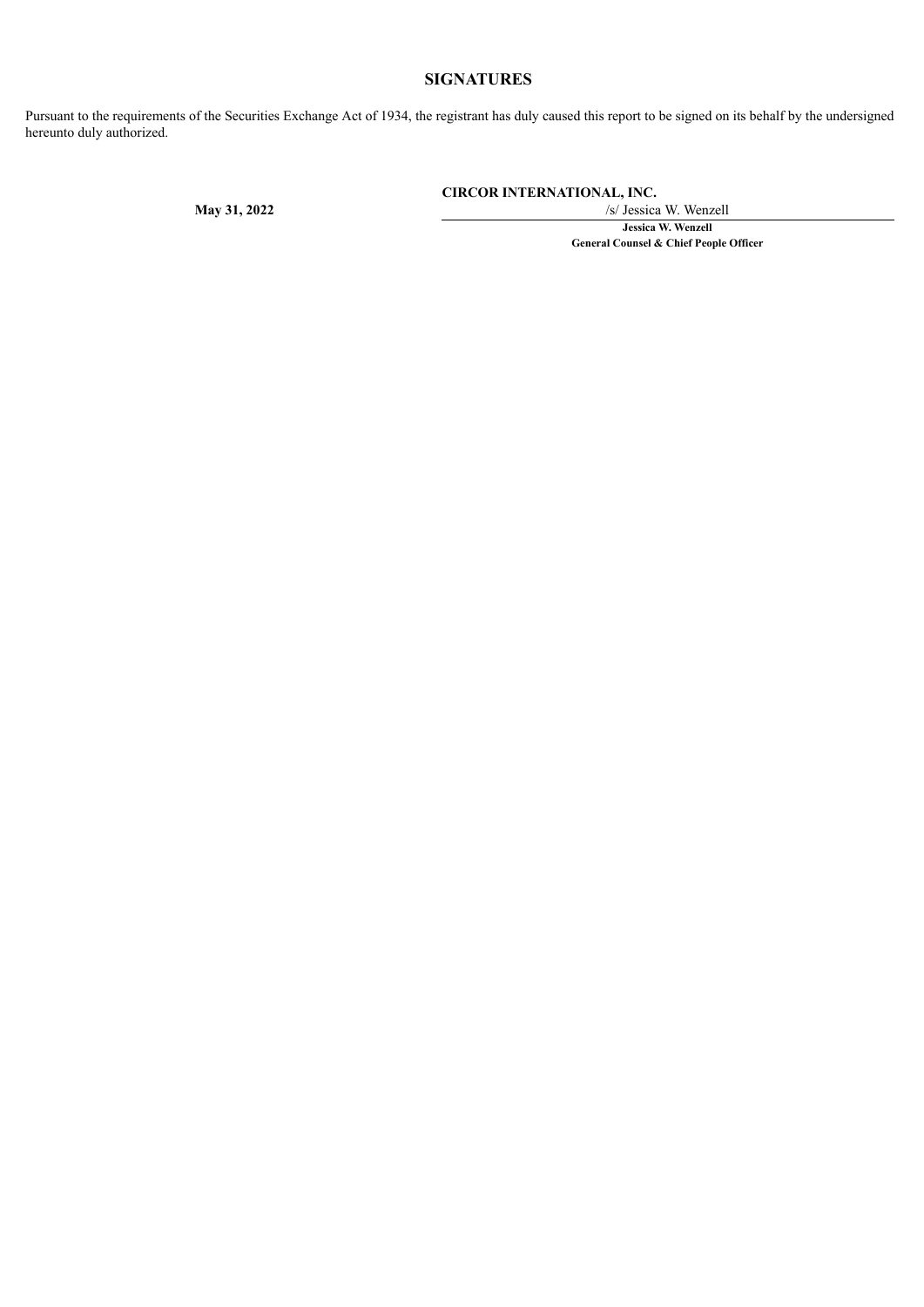<span id="page-3-0"></span>**AMENDMENT NO. 2**, dated as of May 27, 2022 (this "Amendment"), to the Credit Agreement dated as of December 20, 2021 (as amended by Amendment No. 1 dated as of April 8, 2022 and as further amended, amended and restated, supplemented or otherwise modified from time to time prior to the date hereto, the "Credit Agreement"; the Credit Agreement as amended by the Amendment, the "Amended Credit Agreement"), among CIRCOR INTERNATIONAL, INC., a Delaware corporation (the "Borrower"), the other Credit Parties party thereto, TRUIST BANK, as Administrative Agent and as Collateral Agent, Swing Line Lender and an LC Issuer and each other Lender and LC Issuer from time to time party thereto (collectively, the "Lenders"). Capitalized terms used herein and not otherwise defined herein shall have the meanings ascribed to them in the Credit Agreement.

WHEREAS, pursuant to Section 11.12 of the Credit Agreement, the Credit Agreement may be amended with the written consent of the Borrower, the Administrative Agent and the Required Lenders;

WHEREAS, the Borrower, the Administrative Agent and the Required Lenders party hereto desire to amend the Credit Agreement on the terms set forth herein;

NOW, THEREFORE, in consideration of the covenants and agreements contained herein, as well as other good and valuable consideration, the receipt and sufficiency of which are hereby acknowledged, the parties hereto agree as follows:

SECTION 1. **Amendments**. On the Amendment No. 2 Effective Date, the Credit Agreement shall be amended as follows:

(a) Section 1.01 of the Credit Agreement is hereby amended to add the following defined terms in appropriate alphabetical order:

"Amendment No. 2" means that certain Amendment No. 2 to the Credit Agreement, dated as of the Amendment No. 2 Effective Date, among the Borrower, each other Guarantor party thereto, the Lenders party thereto and the Administrative Agent.

"Amendment No. 2 Effective Date" has the meaning set forth in Amendment No. 2. The Amendment No. 2 Effective Date occurred on May 27, 2022.

(b) Section 1.01 of the Credit Agreement is hereby amended to modify the definition of "Minimum Borrowing Amount" by inserting the following parenthetical at the end of clause (i) thereof immediately prior to ",": "(or, in the case of any Revolving Loans borrowed on the Amendment No. 2 Effective Date, such other amount as agreed by the Administrative Agent)"

(c) Section 1.01 of the Credit Agreement is hereby amended to amend and restate the definition of "Restricted Period" in its entirety as follows:

"Restricted Period" means the period from the Amendment No. 1 Effective Date to and including the date on which the Borrower has delivered each of (i) the audited financial statements and related Compliance Certificate in respect of the fiscal year ended December 31, 2021, (b) the unaudited financial statements and related Compliance Certificate in respect of the fiscal quarter ended April 3, 2022 and (c) the unaudited financial statements and related Compliance Certificate for the fiscal quarter ending July 3, 2022, in each case, pursuant to Section 6.01(a), (b) and (c), as applicable.

(d) Section 2.17(b) of the Credit Agreement is hereby amended to replace "March 31, 2022" with "April 3,

2022".

(e) Section 6.01(a) of the Credit Agreement is hereby amended to replace the second parenthetical set forth therein in its entirety as follows: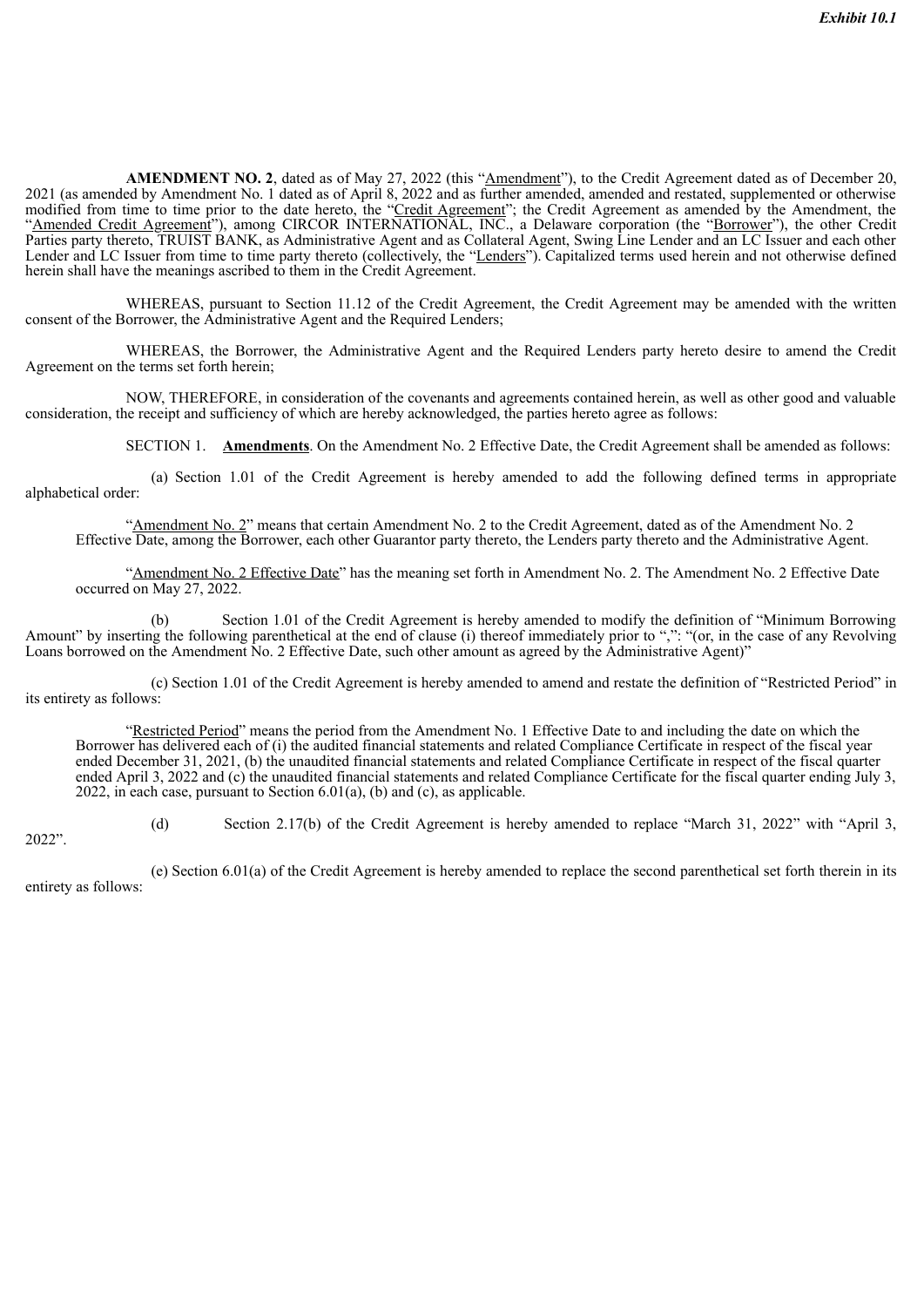"(or, in the case of the fiscal year ended December 31, 2021, prior to July 30, 2022)"

(f) Section 6.01(b) of the Credit Agreement is hereby amended to replace the words "beginning with the fiscal quarter ending March 31,  $2022$ " in their entirety as follows:

"(or, (i) in the case of the fiscal quarter ended April 3, 2022, prior to July 30, 2022 and (ii) in the case of the fiscal quarter ending July 3, 2022, prior to September 30, 2022), beginning with the fiscal quarter ended April 3, 2022"

(g) Section 6.01(j) of the Credit Agreement is hereby amended and restated in its entirety as follows:

"Lender Calls. (i) On dates and at times to be mutually agreed with the Administrative Agent, at least once per month during the period commencing on the Amendment No. 2 Effective Date and ending on the last day of the Restricted Period (with the first such call to be held on or about June 30, 2022), and (ii) promptly after the delivery of the information referred to in Section 6.01(a) and (b), as applicable, in each case, the Borrower will hold a conference call with Private-Side Lender Representatives to review the financial performance of the Borrower and its Restricted Subsidiaries. The Borrower shall provide internally available financial information in a form to be mutually agreed with the Administrative Agent to the Private-Side Lender Representatives in advance of each such conference call occurring during the Restricted Period."

(h) Section 7.07 of the Credit Agreement is hereby amended to (x) replace "March 31, 2022" with "April 3, 2022", (y) replace "June 30, 2022" with "July 3, 2022" and (z) replace "September 30, 2022" with "October 2, 2022".

SECTION 2. **Conditions to Effectiveness**. This Amendment shall become effective on the date (such date being referred to as the "Amendment No. 2 Effective Date") when each of the following conditions shall have been satisfied:

(a) (i) the Borrower shall have executed and delivered a counterpart of this Amendment to the Administrative Agent, (ii) Lenders constituting Required Lenders shall have executed and delivered counterparts of this Amendment to the Administrative Agent and (iii) the Administrative Agent shall have executed a counterpart of this Amendment;

(b) each of the representations and warranties of each Credit Party contained in Section 3 hereof shall be true and correct on and as of the Amendment No. 2 Effective Date;

(c) no Default or Event of Default shall have occurred and be continuing on the Amendment No. 2 Effective Date;

(d) Truist Securities, Inc. shall have received the fees in the amounts previously agreed to in writing with the Borrower to be received on the Amendment No. 2 Effective Date pursuant to that certain Engagement Letter, dated as of May 20, 2022 and under Section 11.01 of the Credit Agreement (including the reasonable legal fees and expenses of Cahill Gordon & Reindel LLP, counsel to the Administrative Agent); and

(e) the Administrative Agent shall have received, for the account of each Lender with an Initial Term Loan or Revolving Commitment who has delivered an executed counterpart of this Amendment prior to 5:00 p.m. (New York City time) on May 26, 2022, consent fees in an amount equal to 0.50% of the aggregate principal amount of Initial Term Loans and/or Revolving Commitments, as applicable, held by such Lender immediately prior to such time; this fee will be fully earned and due and payable on the Amendment No. 2 Effective Date.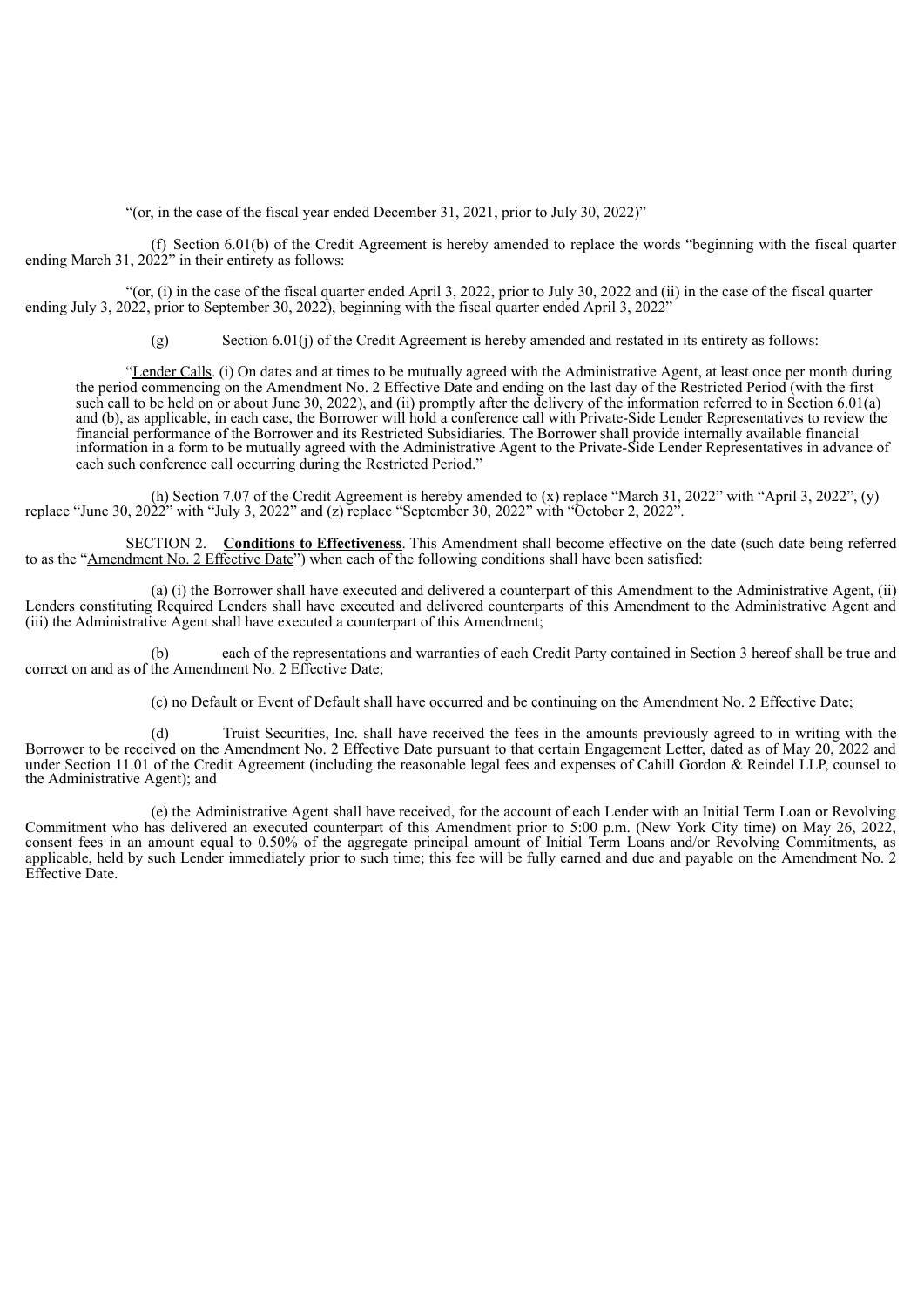SECTION 3. **Representations and Warranties**. The Borrower hereby represents and warrants on and as of the Amendment No. 2 Effective Date that:

(a) the Borrower is a duly organized or formed and validly existing corporation in good standing under the laws of the jurisdiction of its formation and has the corporate power and authority to execute and deliver this Amendment and carry out the terms and provisions of this Amendment and the Amended Credit Agreement and has taken all necessary corporate action to authorize the execution and delivery of this Amendment and performance of this Amendment and the Amended Credit Agreement;

(b) the Borrower has duly executed and delivered this Amendment and each of this Amendment and the Amended Credit Agreement constitutes the legal, valid and binding agreement and obligation of the Borrower enforceable in accordance with its terms, except to the extent that the enforceability thereof may be limited by applicable bankruptcy, insolvency, reorganization, moratorium or similar laws generally affecting creditors' rights and by equitable principles (regardless of whether enforcement is sought in equity or at law);

none of the execution and delivery by the Borrower of this Amendment, the performance by the Borrower of this Amendment and the Amended Credit Agreement or the compliance with the terms and provisions hereof or thereof or the consummation of the transactions contemplated hereby (i) will contravene any provision of any law, statute, rule, regulation, order, writ, injunction or decree of any Governmental Authority applicable to the Borrower or its properties and assets in a manner that is materially adverse to the Borrower or its Restricted Subsidiaries, (ii) will conflict with or result in any breach of, any of the terms, covenants, conditions or provisions of, or constitute a default under, or result in the creation or imposition of (or the obligation to create or impose) any Lien (other than the Liens created pursuant to the Collateral Documents or Liens otherwise permitted under the Amended Credit Agreement) upon any of the property or assets of the Borrower pursuant to the terms of any promissory note, bond, debenture, indenture, mortgage, deed of trust, credit or loan agreement, or any other Material Agreement or (iii) will violate any provision of the Organizational Documents of the Borrower and its Restricted Subsidiaries;

(d) the representations and warranties of the Borrower contained in the Amended Credit Agreement and the other Loan Documents are true and correct in all material respects (except that if any such representation or warranty contains any materiality qualifier, such representation or warranty is true and correct in all respects) on and as of the Amendment No. 2 Effective Date (after giving effect thereto) to the same extent as though made on and as of the Amendment No. 2 Effective Date, except to the extent such representations and warranties expressly relate to an earlier date, in which case such representations and warranties are true and correct in all material respects (except that if any such representation or warranty contains any materiality qualifier, such representation or warranty is true and correct in all respects) on and as of such earlier date; and

(e) upon the effectiveness of this Amendment, no Default or Event of Default has occurred and is continuing or would result from the consummation of the transactions contemplated hereby.

#### SECTION 4. **Effect on Loan Documents**.

(a) On and after the effectiveness of this Amendment, each reference in any Loan Document to "the Credit Agreement" shall mean and be a reference to the Amended Credit Agreement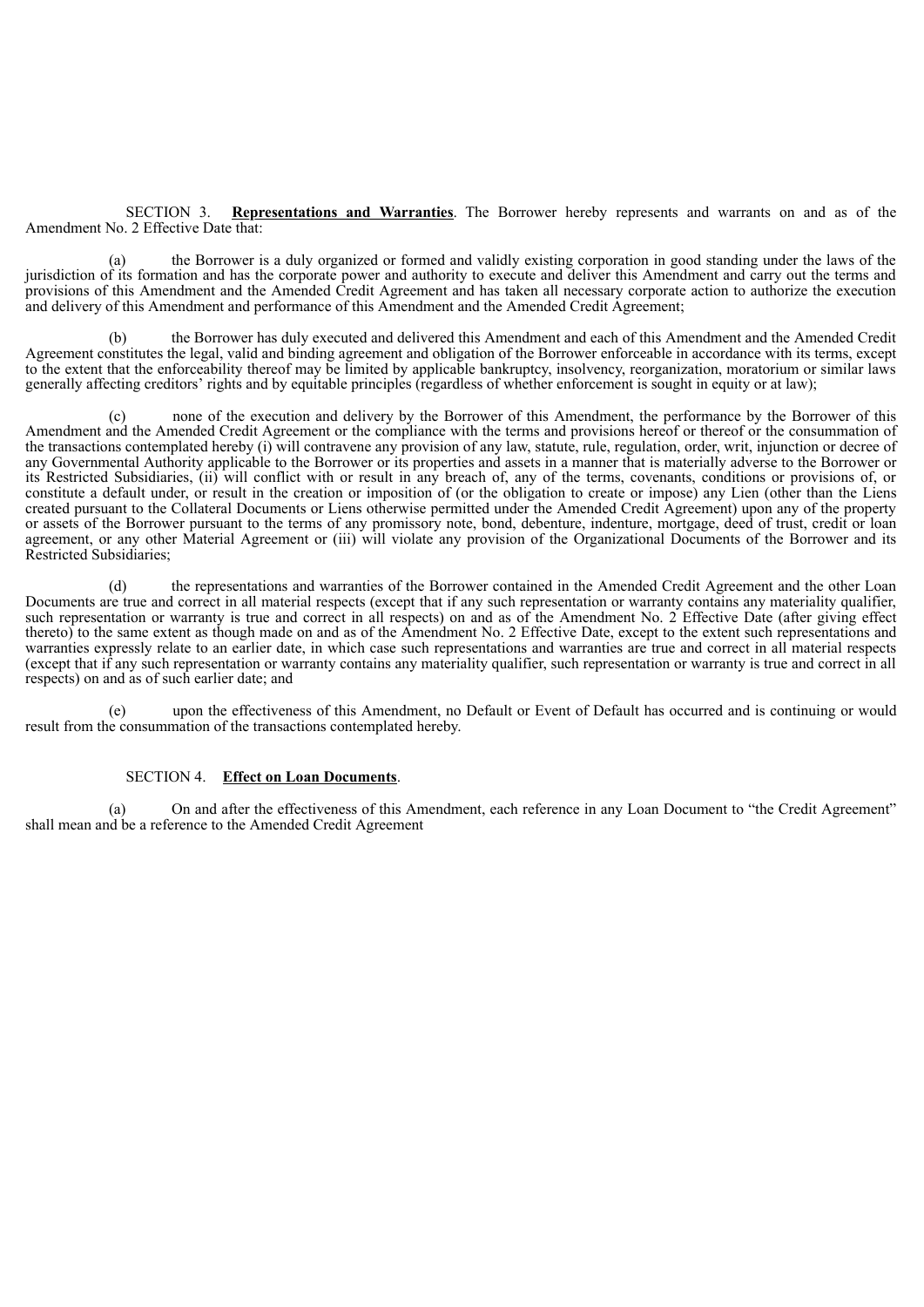and each reference in the Credit Agreement to "this Agreement," "hereunder," "hereof" or words of like import shall mean and be a reference to the Amended Credit Agreement.

Except as specifically amended herein, all Loan Documents (including all guarantees and Liens granted thereunder in respect of the Secured Obligations) shall continue to be in full force and effect and are hereby in all respects ratified and confirmed.

The execution, delivery and effectiveness of this Amendment shall not operate as a waiver of any right, power or remedy of any Lender or Administrative Agent under any of the Loan Documents, nor constitute a waiver of any provision of the Loan Documents or in any way limit, impair or otherwise affect the rights and remedies of the Administrative Agent or the Lenders under the Loan Documents. This Amendment shall not constitute a novation of the Credit Agreement or the other Loan Documents.

(d) The Borrower and the other parties hereto acknowledge and agree that, on and after the Amendment No. 2 Effective Date, this Amendment shall constitute a Loan Document for all purposes of the Amended Credit Agreement.

SECTION 5. **Governing Law, Submission to Jurisdiction, Venue and Waiver of Jury Trial**. The provisions of Section 11.08 of the Credit Agreement are hereby deemed to be incorporated herein, *mutatis mutandis*.

#### SECTION 6. **Miscellaneous**.

(a) This Amendment shall be binding upon and inure to the benefit of the Credit Parties and their respective successors and permitted assigns, and upon the Administrative Agent and the Lenders and their respective successors and permitted assigns.

(b) To the extent permitted by applicable Requirements of Law, any provision of this Amendment held to be invalid, illegal or unenforceable in any jurisdiction shall, as to such jurisdiction, be ineffective to the extent of such invalidity, illegality or unenforceability without affecting the validity, legality and enforceability of the remaining provisions hereof; and the invalidity of a particular provision in a particular jurisdiction shall not invalidate such provision in any other jurisdiction.

(c) This Amendment may be executed in counterparts (and by different parties hereto on different counterparts), each of which shall constitute an original, but all of which when taken together shall constitute a single contract. Delivery of an executed counterpart of a signature page of this Amendment by telecopy, emailed pdf or electronic mail that reproduces an image of the actual executed signature page shall be effective as delivery of a manually executed counterpart of this Amendment. The words "execution," "signed," "signature," "delivery," and words of like import in or relating to any document to be signed in connection with this Amendment and the transactions contemplated hereby shall be deemed to include Electronic Signatures, deliveries or the keeping of records in electronic form, each of which shall be of the same legal effect, validity or enforceability as a manually executed signature, physical delivery thereof or the use of a paperbased recordkeeping system, as the case may be, to the extent and as provided for in any applicable law, including the Federal Electronic Signatures in Global and National Commerce Act, the New York State Electronic Signatures and Records Act, or any other similar state laws based on the Uniform Electronic Transactions Act. As used herein, the term "Electronic Signature" shall mean an electronic symbol or process attached to, or associated with, a contract or other record and adopted by a Person with the intent to sign, authenticate or accept such contract or record.

[Remainder of page intentionally left blank*.*]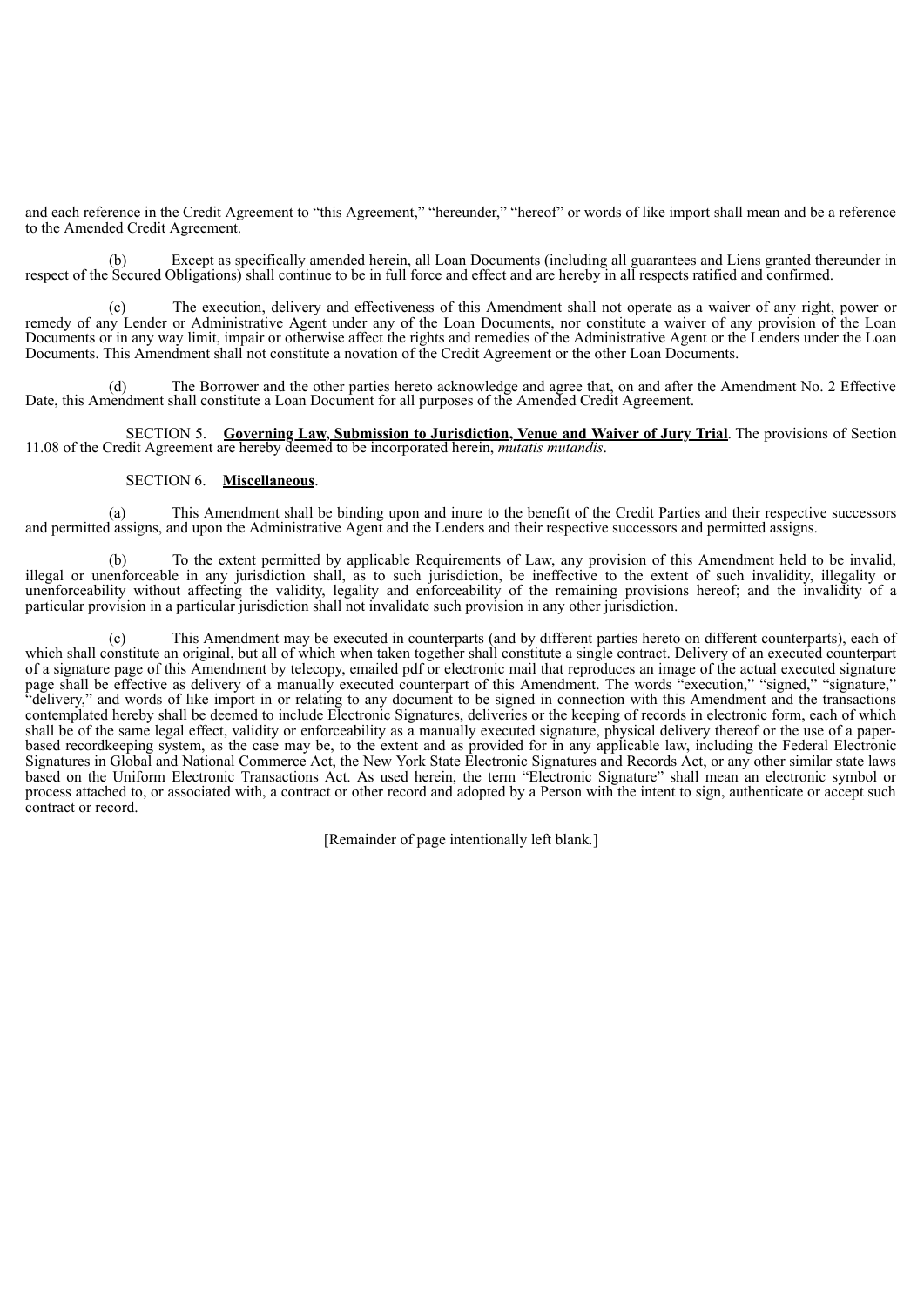IN WITNESS WHEREOF, the parties hereto have caused their duly authorized officers to execute and deliver this Amendment as of the date first above written.

CIRCOR INTERNATIONAL, INC., as Borrower

By: /s/ Tanya Dawkins Name: Tanya Dawkins Title: Treasurer

[Signature Page to Amendment No. 2]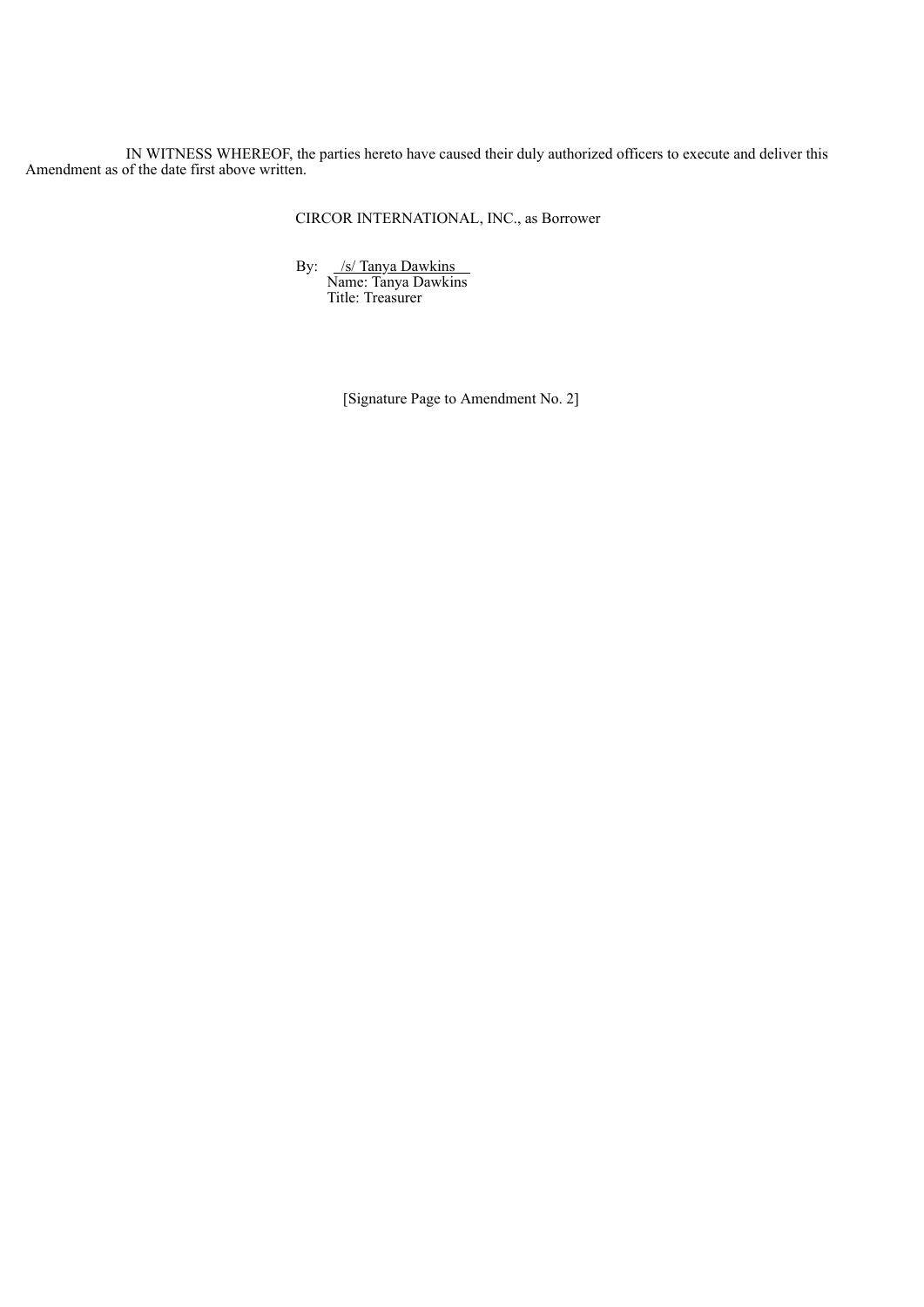TRUIST BANK, as Administrative Agent By:

/s/ Katherine Bass

Name: Katherine Bass Title: Managing Director

[Signature Page to Amendment No. 2]